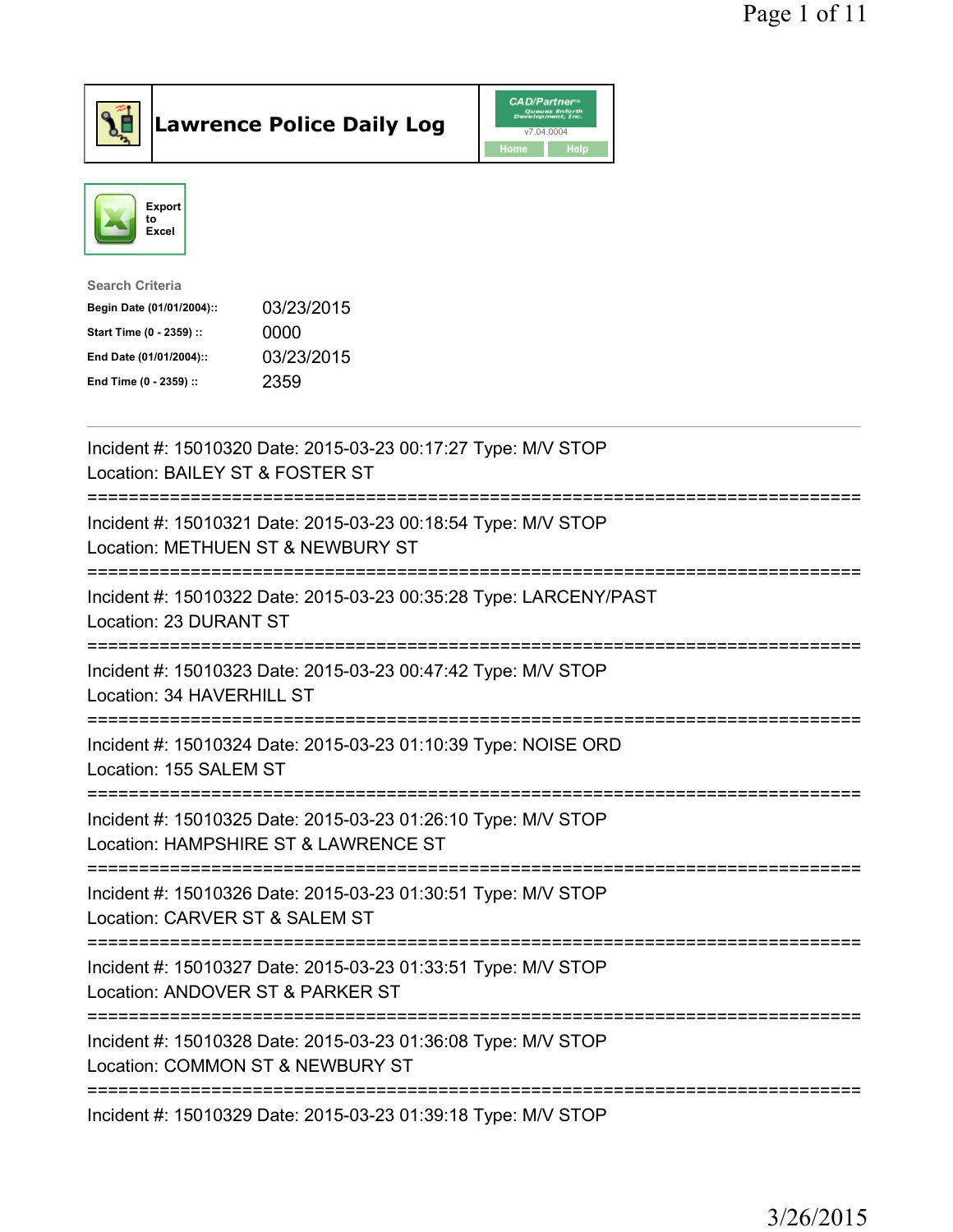| Location: COMMON ST & JACKSON ST                                                                                                                                        |
|-------------------------------------------------------------------------------------------------------------------------------------------------------------------------|
| Incident #: 15010330 Date: 2015-03-23 01:39:34 Type: SUS PERS/MV<br>Location: 163 PARK ST                                                                               |
| Incident #: 15010331 Date: 2015-03-23 01:50:30 Type: M/V STOP<br>Location: MARKET ST & PARKER ST                                                                        |
| Incident #: 15010332 Date: 2015-03-23 01:59:35 Type: M/V STOP<br>Location: BURGER KING / 187 BROADWAY<br>==================================                             |
| Incident #: 15010333 Date: 2015-03-23 01:59:41 Type: M/V STOP<br>Location: GRAFTON ST & WINTHROP AV<br>================================<br>============================ |
| Incident #: 15010334 Date: 2015-03-23 02:03:39 Type: M/V STOP<br>Location: BUNKERHILL ST & LAWRENCE ST<br>================================                              |
| Incident #: 15010335 Date: 2015-03-23 02:06:17 Type: M/V STOP<br>Location: S UNION ST & WINTHROP AV                                                                     |
| Incident #: 15010338 Date: 2015-03-23 02:14:05 Type: M/V STOP<br>Location: HAMPSHIRE ST & LEBANON ST                                                                    |
| Incident #: 15010336 Date: 2015-03-23 02:16:37 Type: M/V STOP<br>Location: HAVERHILL ST & LAWRENCE ST                                                                   |
| Incident #: 15010337 Date: 2015-03-23 02:19:00 Type: LOUD NOISE<br>Location: 187 CHESTNUT ST FL 1                                                                       |
| Incident #: 15010340 Date: 2015-03-23 02:25:05 Type: M/V STOP<br>Location: FERN ST & SARATOGA ST                                                                        |
| Incident #: 15010339 Date: 2015-03-23 02:28:19 Type: TOW OF M/V<br>Location: 15 BELMONT ST                                                                              |
| Incident #: 15010341 Date: 2015-03-23 02:35:35 Type: M/V STOP<br>Location: 540 BROADWAY                                                                                 |
| Incident #: 15010342 Date: 2015-03-23 02:39:39 Type: M/V STOP<br>Location: MELROSE ST & WATER ST                                                                        |
| Incident #: 15010343 Date: 2015-03-23 02:42:04 Type: M/V STOP<br>Location: BLAKELIN ST & MANCHESTER ST                                                                  |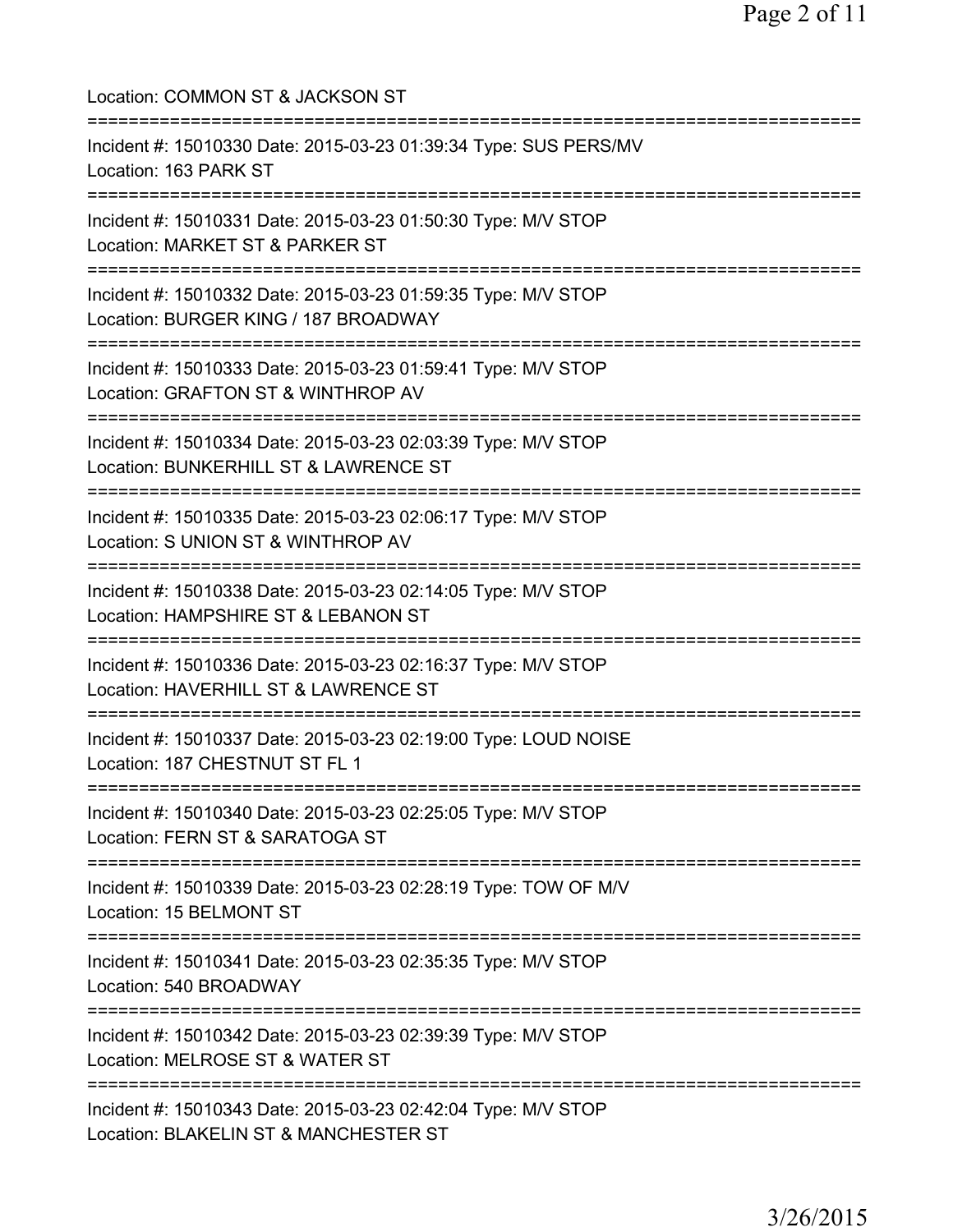| Incident #: 15010344 Date: 2015-03-23 02:42:53 Type: M/V STOP<br>Location: ANDOVER ST & TEWKSBURY ST                              |
|-----------------------------------------------------------------------------------------------------------------------------------|
| Incident #: 15010345 Date: 2015-03-23 02:43:25 Type: M/V STOP<br>Location: BROADWAY & WHITMAN ST                                  |
| Incident #: 15010346 Date: 2015-03-23 02:44:46 Type: M/V STOP<br>Location: BROADWAY & CROSS ST                                    |
| Incident #: 15010347 Date: 2015-03-23 02:49:53 Type: M/V STOP<br>Location: CENTRE ST & WILLOW ST                                  |
| ==========================<br>Incident #: 15010348 Date: 2015-03-23 02:51:43 Type: M/V STOP<br>Location: MERRIMACK ST & PARKER ST |
| =========================<br>Incident #: 15010349 Date: 2015-03-23 02:59:28 Type: M/V STOP<br>Location: ESSEX ST & WINTER ST      |
| Incident #: 15010350 Date: 2015-03-23 03:01:17 Type: M/V STOP<br>Location: GENERAL ST & UNION ST                                  |
| Incident #: 15010352 Date: 2015-03-23 03:05:14 Type: M/V STOP<br>Location: ISLAND ST & UNION ST                                   |
| Incident #: 15010351 Date: 2015-03-23 03:05:48 Type: M/V STOP<br>Location: FRONT ST & S BROADWAY                                  |
| Incident #: 15010353 Date: 2015-03-23 03:26:32 Type: M/V STOP<br>Location: APPLETON ST & METHUEN ST                               |
| ===============================<br>Incident #: 15010354 Date: 2015-03-23 03:45:47 Type: MV/BLOCKING<br>Location: 259 HIGH ST      |
| Incident #: 15010355 Date: 2015-03-23 05:31:26 Type: ALARM/BURG<br>Location: VOLTEK / 100 SHEPARD ST                              |
| Incident #: 15010356 Date: 2015-03-23 06:39:07 Type: M/V STOP<br>Location: BROADWAY & ESSEX ST                                    |
| Incident #: 15010357 Date: 2015-03-23 06:49:32 Type: M/V STOP<br>Location: MARSTON ST & STORROW ST                                |
|                                                                                                                                   |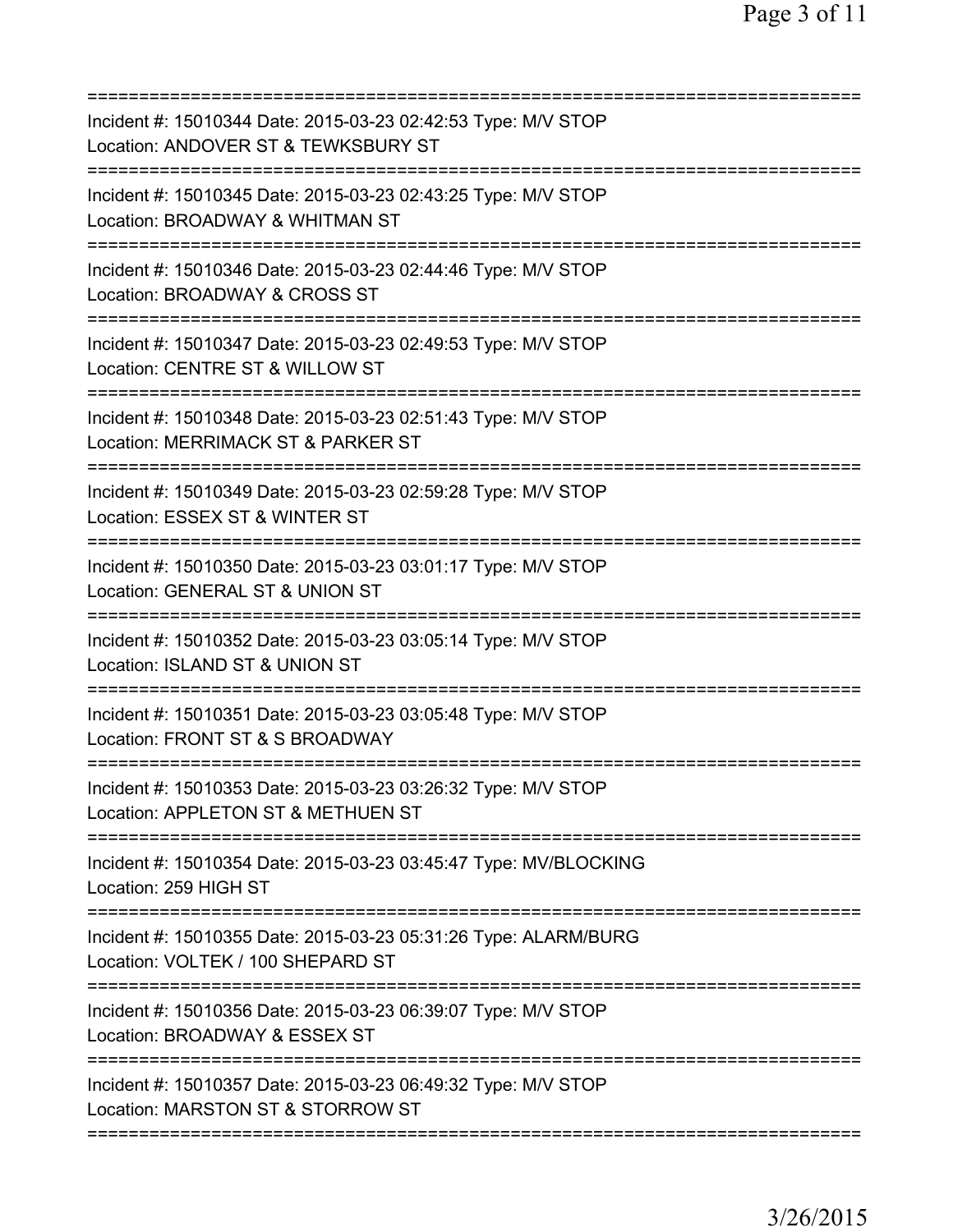| Incident #: 15010358 Date: 2015-03-23 07:04:07 Type: M/V STOP<br>Location: 90 BUTLER ST                                                                                            |
|------------------------------------------------------------------------------------------------------------------------------------------------------------------------------------|
| Incident #: 15010359 Date: 2015-03-23 07:07:25 Type: TOW OF M/V<br>Location: 2 MILL ST                                                                                             |
| Incident #: 15010360 Date: 2015-03-23 07:29:32 Type: VIO CITY ORD<br>Location: 19 BROOK ST<br>-------------                                                                        |
| Incident #: 15010361 Date: 2015-03-23 07:29:34 Type: M/V STOP<br>Location: BROADWAY & CEDAR ST                                                                                     |
| Incident #: 15010362 Date: 2015-03-23 07:31:37 Type: SUICIDE ATTEMPT<br>Location: RITA HALL / 490 HAMPSHIRE ST #4 FL 406                                                           |
| Incident #: 15010363 Date: 2015-03-23 07:40:23 Type: M/V STOP<br>Location: 220 ESSEX ST                                                                                            |
| Incident #: 15010364 Date: 2015-03-23 07:43:23 Type: M/V STOP<br>Location: PARKER ST & SALEM ST                                                                                    |
| Incident #: 15010365 Date: 2015-03-23 07:50:14 Type: MV/BLOCKING<br>Location: 191 MAPLE ST                                                                                         |
| Incident #: 15010366 Date: 2015-03-23 08:07:48 Type: MAL DAMAGE<br>Location: NEWTON ST & SALEM ST                                                                                  |
| Incident #: 15010367 Date: 2015-03-23 08:24:10 Type: VIO CITY ORD<br>Location: 19 BROOK ST                                                                                         |
| Incident #: 15010368 Date: 2015-03-23 08:44:07 Type: M/V STOP<br>Location: LOWELL ST & MARGIN ST                                                                                   |
| Incident #: 15010369 Date: 2015-03-23 08:47:58 Type: INVESTIGATION<br>Location: GUILMETTE SCHOOL / 80 BODWELL ST                                                                   |
| =====================================<br>Incident #: 15010370 Date: 2015-03-23 08:57:26 Type: WIRE DOWN<br>Location: ANDOVER ST & S UNION ST                                       |
| ============================<br>=================<br>=========================<br>Incident #: 15010371 Date: 2015-03-23 09:17:10 Type: SUS PERS/MV<br>Location: AMES ST & TEXAS AV |
| Incident #: 15010372 Date: 2015-03-23 09:19:35 Type: DISTURBANCE                                                                                                                   |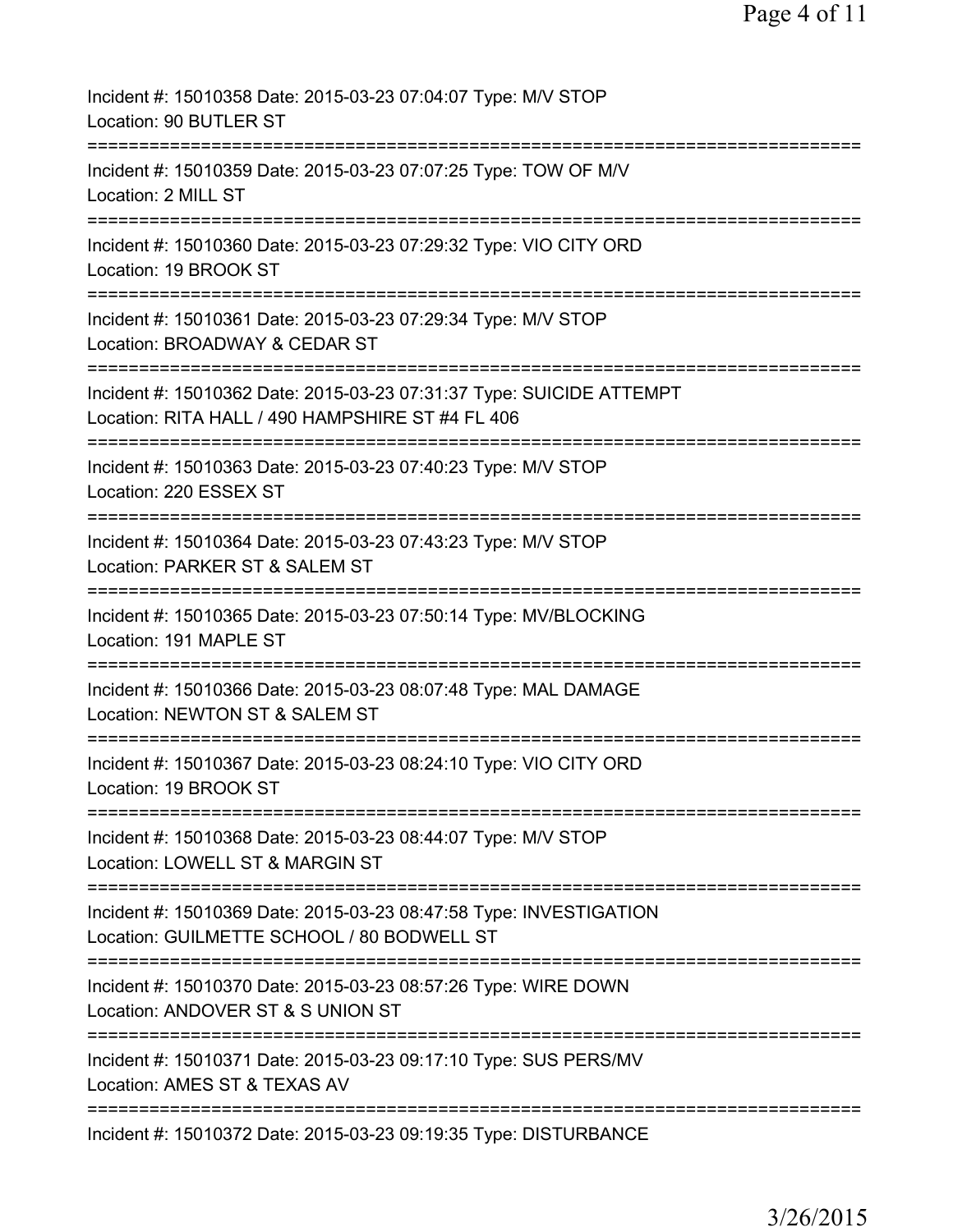Location: ELKS LODGE / 652 ANDOVER ST =========================================================================== Incident #: 15010373 Date: 2015-03-23 09:49:27 Type: MEDIC SUPPORT Location: TELLOS / 700 ESSEX ST =========================================================================== Incident #: 15010374 Date: 2015-03-23 10:07:38 Type: 209A/VIOLATION Location: 23 WASHINGTON ST =========================================================================== Incident #: 15010375 Date: 2015-03-23 10:16:12 Type: FORGERY PAST Location: 34 IRENE ST FL 2 =========================================================================== Incident #: 15010376 Date: 2015-03-23 10:31:47 Type: LOST PROPERTY Location: 468 N CANAL ST =========================================================================== Incident #: 15010377 Date: 2015-03-23 10:55:21 Type: GENERAL SERV Location: 352 HAVERHILL ST #2 =========================================================================== Incident #: 15010378 Date: 2015-03-23 10:59:21 Type: HIT & RUN M/V Location: BRUCE SCHOOL / 135 BUTLER ST =========================================================================== Incident #: 15010380 Date: 2015-03-23 11:04:45 Type: 209A/VIOLATION Location: 284 BROADWAY =========================================================================== Incident #: 15010379 Date: 2015-03-23 11:06:19 Type: RECOV/STOL/MV Location: 100 DORCHESTER ST =========================================================================== Incident #: 15010381 Date: 2015-03-23 11:11:01 Type: MAL DAMAGE Location: VALLEY FORUM / 654 S UNION ST =========================================================================== Incident #: 15010382 Date: 2015-03-23 11:16:17 Type: ALARM/BURG Location: 408 LOWELL ST =========================================================================== Incident #: 15010383 Date: 2015-03-23 11:21:24 Type: CK WELL BEING Location: 45 BROADWAY #APT 710A FL 7TH =========================================================================== Incident #: 15010384 Date: 2015-03-23 11:24:48 Type: FRAUD Location: 6 BLANCHARD ST #A =========================================================================== Incident #: 15010385 Date: 2015-03-23 11:26:00 Type: INVEST CONT Location: 46 CRESCENT ST =========================================================================== Incident #: 15010386 Date: 2015-03-23 11:47:58 Type: NOTIFICATION Location: 52 BENNINGTON ST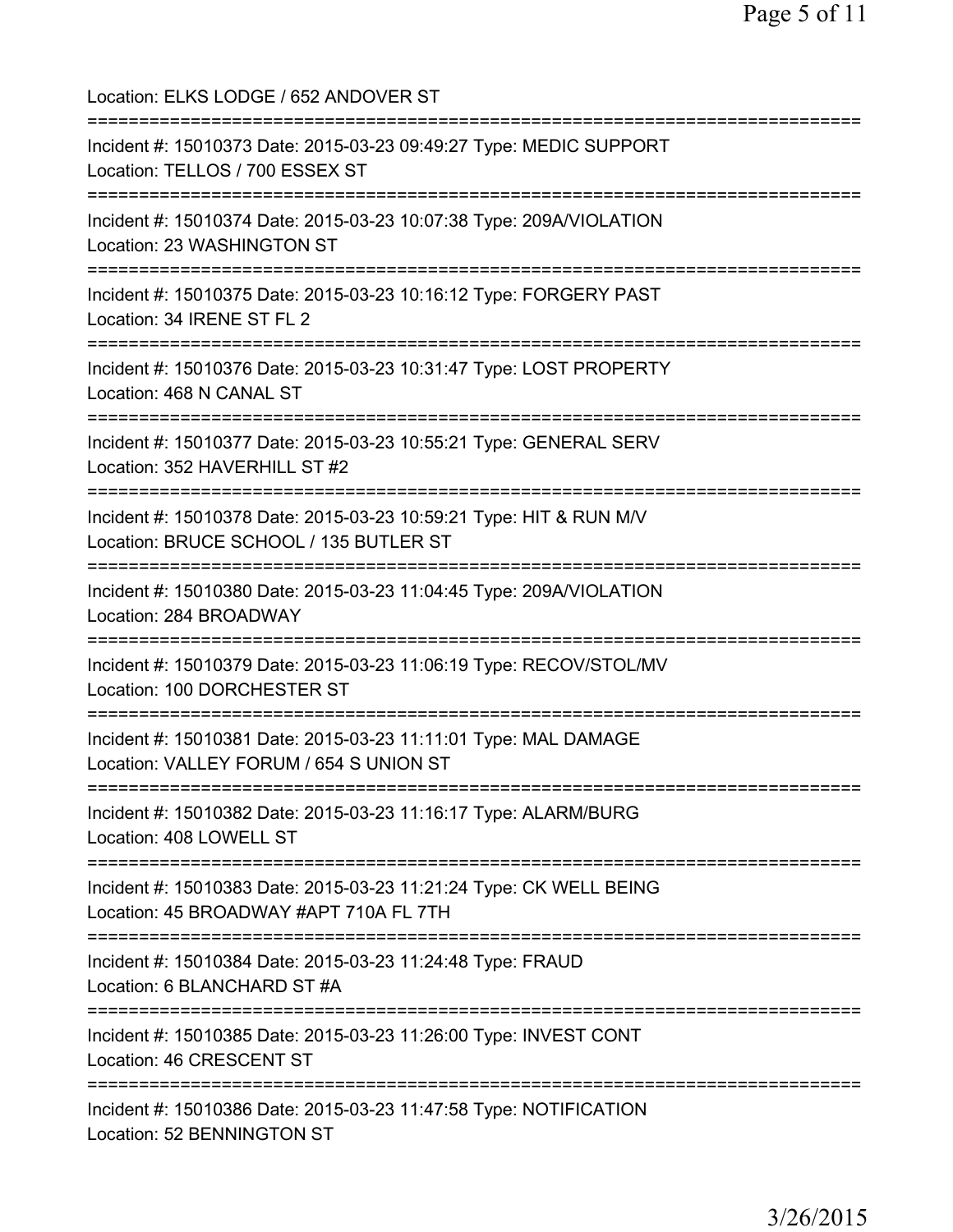| Incident #: 15010387 Date: 2015-03-23 11:49:09 Type: SUS PERS/MV<br>Location: 5 VANDERGRIFT ST                                 |
|--------------------------------------------------------------------------------------------------------------------------------|
| Incident #: 15010388 Date: 2015-03-23 11:50:38 Type: DISTURBANCE<br>Location: 25 MARSTON ST                                    |
| Incident #: 15010389 Date: 2015-03-23 11:56:24 Type: MEDIC SUPPORT<br>Location: 38 EXETER ST #APT 1                            |
| Incident #: 15010390 Date: 2015-03-23 12:48:17 Type: MAL DAMAGE<br>Location: 16 SPRINGFIELD ST FL 2ND                          |
| Incident #: 15010391 Date: 2015-03-23 12:50:18 Type: SUS PERS/MV<br>Location: ABBOTT ST & PHILLIPS ST                          |
| Incident #: 15010392 Date: 2015-03-23 13:00:00 Type: ANIMAL COMPL<br>Location: 55 CRESTWOOD CIR                                |
| Incident #: 15010393 Date: 2015-03-23 13:08:37 Type: ALARMS<br>Location: 9 CEDAR ST                                            |
| =============<br>Incident #: 15010394 Date: 2015-03-23 13:23:00 Type: MEDIC SUPPORT<br>Location: DTA OFFICE / 280 MERRIMACK ST |
| Incident #: 15010395 Date: 2015-03-23 13:48:26 Type: CK WELL BEING<br>Location: 35 PORTLAND ST                                 |
| Incident #: 15010396 Date: 2015-03-23 13:54:13 Type: M/V STOP<br>Location: MERRIMACK ST & PARKER ST                            |
| Incident #: 15010397 Date: 2015-03-23 13:56:02 Type: M/V STOP<br>Location: COMMON ST & NEWBURY ST                              |
| Incident #: 15010398 Date: 2015-03-23 13:56:50 Type: SUS PERS/MV<br>Location: GULF STATION / 325 WINTHROP AV                   |
| Incident #: 15010399 Date: 2015-03-23 14:31:56 Type: TOW OF M/V<br>Location: APPLETON ST & METHUEN ST                          |
| Incident #: 15010401 Date: 2015-03-23 14:38:22 Type: HIT & RUN M/V<br>Location: DAISY ST & HOLLY ST                            |
|                                                                                                                                |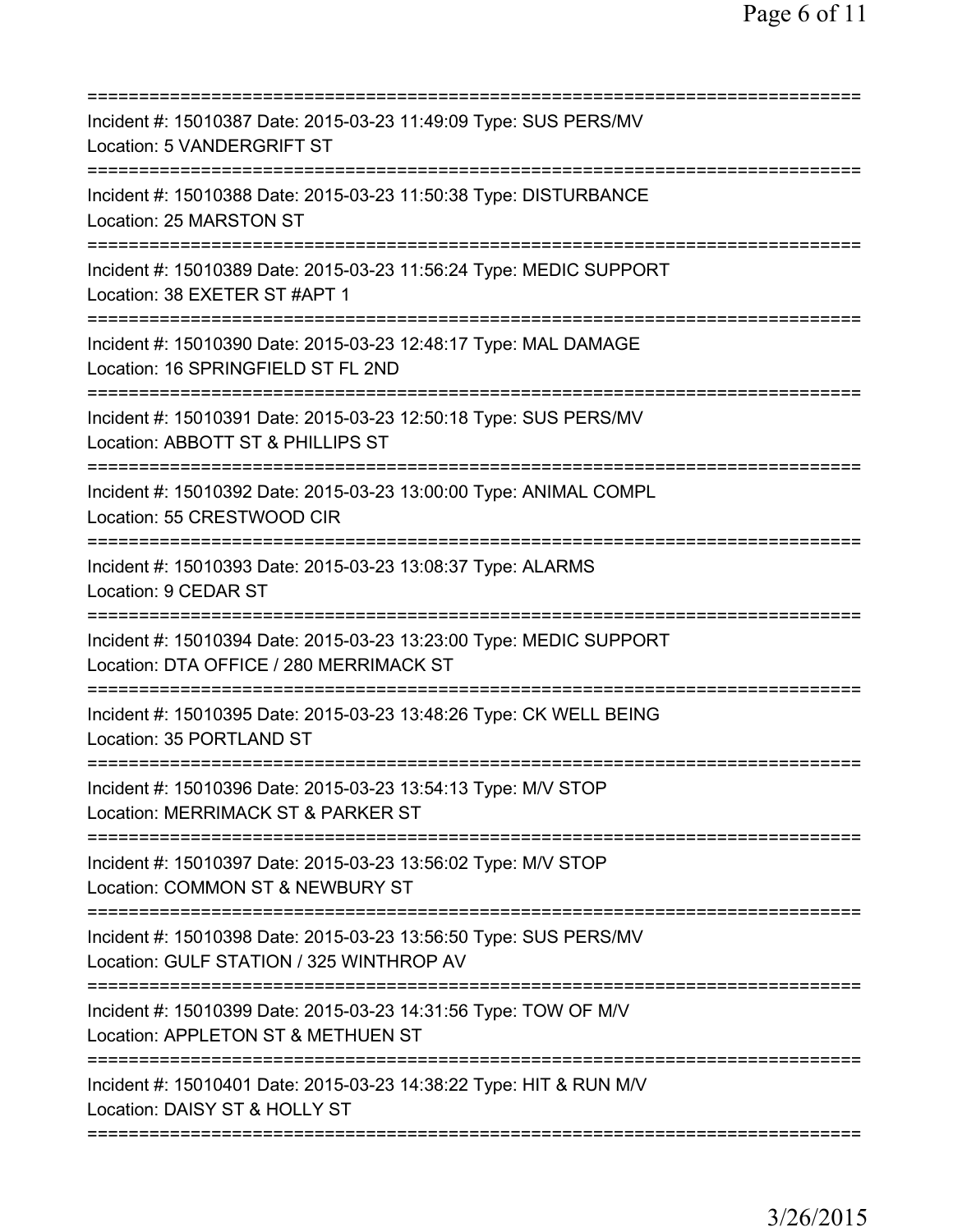Page 7 of 11

| Incident #: 15010400 Date: 2015-03-23 14:40:12 Type: M/V STOP<br>Location: COMMON ST & JACKSON ST                                     |
|---------------------------------------------------------------------------------------------------------------------------------------|
| Incident #: 15010402 Date: 2015-03-23 14:51:06 Type: M/V STOP<br>Location: 115 NEWBURY ST                                             |
| Incident #: 15010403 Date: 2015-03-23 15:00:07 Type: THREATS<br>Location: 40 OSGOOD ST                                                |
| Incident #: 15010404 Date: 2015-03-23 15:16:31 Type: B&E/PAST<br>Location: 5 E PLEASANT ST                                            |
| Incident #: 15010405 Date: 2015-03-23 15:34:49 Type: FIGHT<br>Location: PARTHUM SCHOOL / 255 E HAVERHILL ST                           |
| ====================================<br>Incident #: 15010406 Date: 2015-03-23 15:55:37 Type: LOUD NOISE<br>Location: 38 COLUMBUS AV   |
| ==================================<br>Incident #: 15010407 Date: 2015-03-23 15:58:59 Type: KEEP PEACE<br>Location: 120 HOWARD ST FL 1 |
| Incident #: 15010408 Date: 2015-03-23 16:27:40 Type: MV/BLOCKING<br>Location: 46 NESMITH ST                                           |
| Incident #: 15010409 Date: 2015-03-23 16:56:55 Type: INVEST CONT<br>Location: 90 LOWELL ST                                            |
| Incident #: 15010410 Date: 2015-03-23 17:29:39 Type: M/V STOP<br>Location: 425 MARKET ST                                              |
| Incident #: 15010411 Date: 2015-03-23 17:30:24 Type: UNWANTEDGUEST<br>Location: 205 BROADWAY                                          |
| Incident #: 15010412 Date: 2015-03-23 17:33:05 Type: ALARM/BURG<br>Location: MEJIA RESIDENCE / 1 BICKNELL TER                         |
| Incident #: 15010413 Date: 2015-03-23 17:36:18 Type: ALARM/HOLD<br>Location: 1 BICKNELL TER                                           |
| Incident #: 15010414 Date: 2015-03-23 17:37:44 Type: SUS PERS/MV<br>Location: DEMOULAS MARKET / 700 ESSEX ST                          |
| Incident #: 15010415 Date: 2015-03-23 17:40:02 Type: MEDIC SUPPORT                                                                    |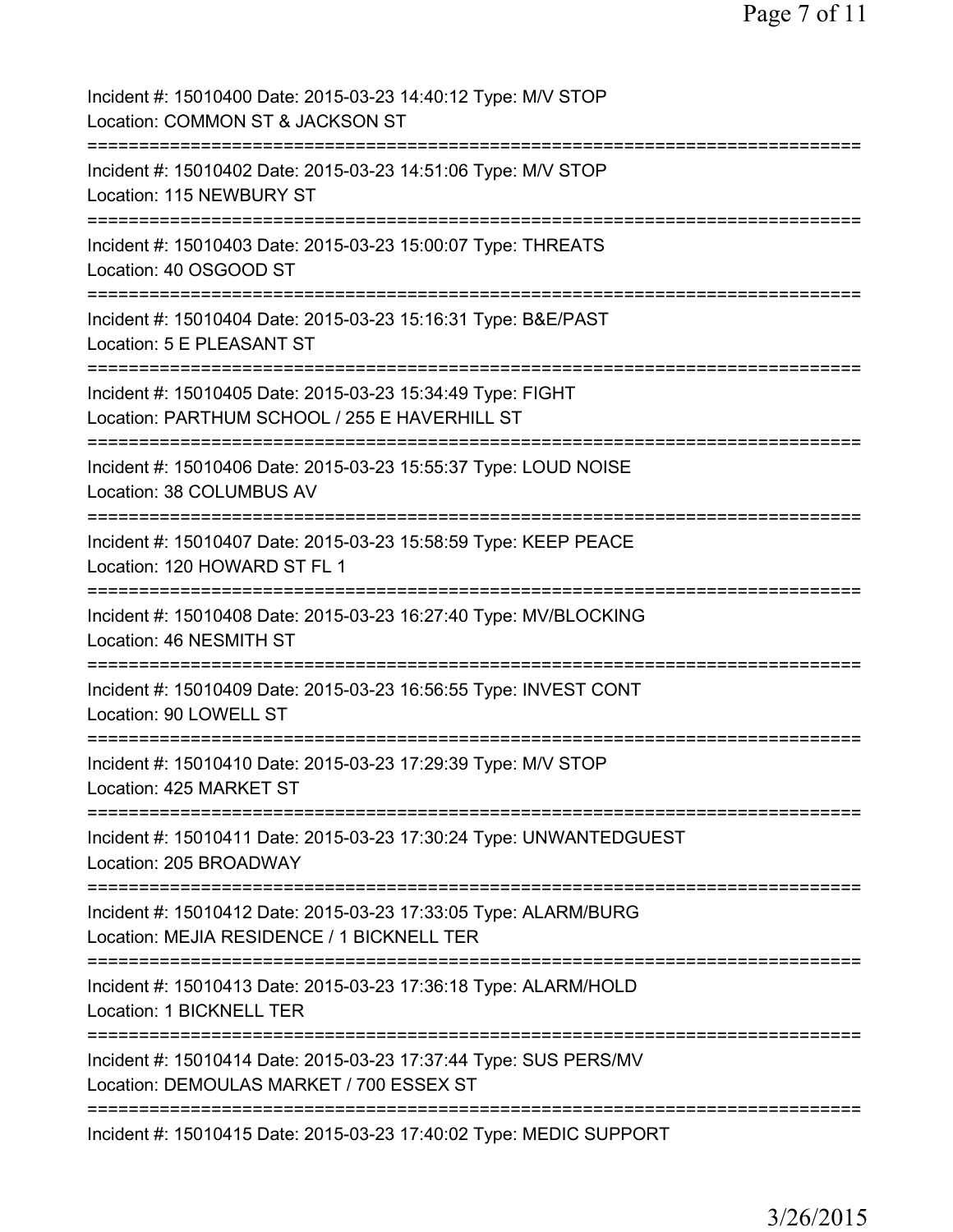Location: TEDESCHI / S UNION ST & WINTHROP AV =========================================================================== Incident #: 15010416 Date: 2015-03-23 17:43:27 Type: ALARM/BURG Location: POINT AFTER CLUB / 15 UNION ST =========================================================================== Incident #: 15010417 Date: 2015-03-23 17:51:35 Type: DOMESTIC/PROG Location: 11 W LAUREL ST =========================================================================== Incident #: 15010418 Date: 2015-03-23 17:59:01 Type: M/V STOP Location: 425 MARKET ST =========================================================================== Incident #: 15010419 Date: 2015-03-23 18:02:04 Type: MAL DAMAGE Location: 44 MELVIN ST =========================================================================== Incident #: 15010420 Date: 2015-03-23 18:21:07 Type: M/V STOP Location: 700 ESSEX ST =========================================================================== Incident #: 15010421 Date: 2015-03-23 18:31:01 Type: M/V STOP Location: MARKET ST & TEMPLE ST =========================================================================== Incident #: 15010423 Date: 2015-03-23 18:36:51 Type: DRUG VIO Location: DEMOULAS MARKET / 700 ESSEX ST =========================================================================== Incident #: 15010422 Date: 2015-03-23 18:36:59 Type: INVEST CONT Location: 90 LOWELL ST =========================================================================== Incident #: 15010424 Date: 2015-03-23 18:39:19 Type: KEEP PEACE Location: 16 SPRINGFIELD ST FL 2 =========================================================================== Incident #: 15010425 Date: 2015-03-23 18:41:56 Type: NEIGHBOR PROB Location: 243 S BROADWAY #105 =========================================================================== Incident #: 15010426 Date: 2015-03-23 18:56:32 Type: ALARM/BURG Location: 84 WARREN ST =========================================================================== Incident #: 15010427 Date: 2015-03-23 19:24:42 Type: M/V STOP Location: 700 ESSEX ST =========================================================================== Incident #: 15010428 Date: 2015-03-23 19:36:51 Type: DISTURBANCE Location: MCANN LIQUORS / 253 S UNION ST =========================================================================== Incident #: 15010429 Date: 2015-03-23 19:50:17 Type: M/V STOP Location: 700 ESSEX ST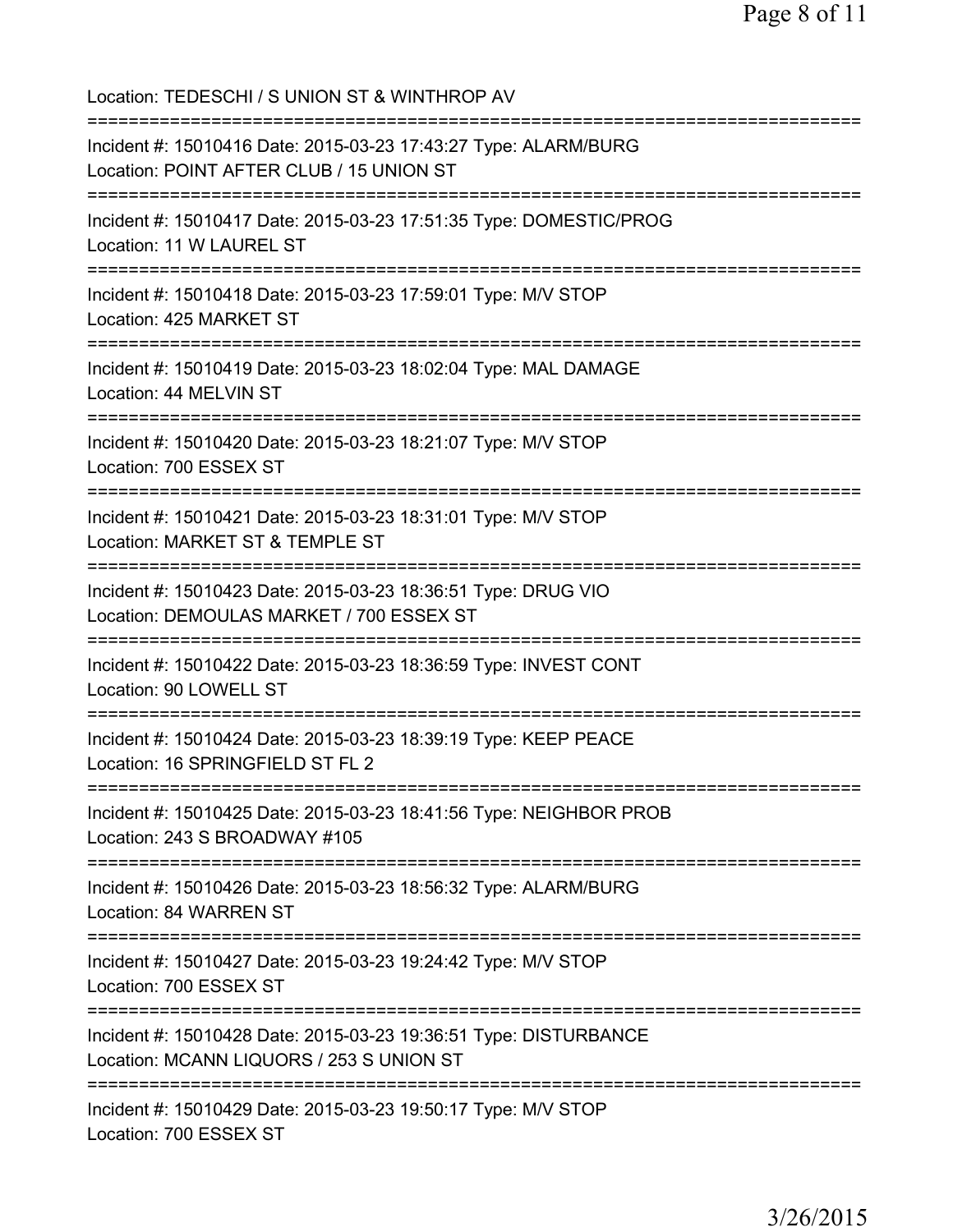| Incident #: 15010430 Date: 2015-03-23 20:21:21 Type: M/V STOP<br>Location: GRAFTON ST & WINTHROP AV<br>======================== |
|---------------------------------------------------------------------------------------------------------------------------------|
| Incident #: 15010431 Date: 2015-03-23 20:29:57 Type: M/V STOP<br>Location: HAMPSHIRE ST & LOWELL ST                             |
| Incident #: 15010432 Date: 2015-03-23 20:31:16 Type: B&E/MV/PAST<br>Location: 38 CROSS ST                                       |
| Incident #: 15010434 Date: 2015-03-23 20:31:24 Type: UNWANTEDGUEST<br>Location: 133 S BROADWAY #204 FL 2                        |
| Incident #: 15010433 Date: 2015-03-23 20:31:29 Type: M/V STOP<br>Location: 29 CAMBRIDGE ST                                      |
| =======================<br>Incident #: 15010435 Date: 2015-03-23 20:35:05 Type: M/V STOP<br>Location: ABBOTT ST & PHILLIPS ST   |
| Incident #: 15010436 Date: 2015-03-23 20:39:49 Type: UNKNOWN PROB<br>Location: 35 COMMON ST                                     |
| Incident #: 15010437 Date: 2015-03-23 20:46:21 Type: COURT DOC SERVE<br>Location: 11 CRESCENT ST<br>------------                |
| Incident #: 15010438 Date: 2015-03-23 20:47:43 Type: M/V STOP<br>Location: COMMON ST & HAMPSHIRE ST                             |
| Incident #: 15010439 Date: 2015-03-23 20:47:53 Type: SUS PERS/MV<br>Location: BOXFORD ST & GARFIELD ST                          |
| Incident #: 15010440 Date: 2015-03-23 20:52:28 Type: ASSSIT AMBULANC<br>Location: 21 EUTAW ST                                   |
| Incident #: 15010441 Date: 2015-03-23 20:57:21 Type: B&E/MV/PAST<br>Location: AMESBURY ST & METHUEN ST                          |
| Incident #: 15010442 Date: 2015-03-23 20:58:10 Type: 911 HANG UP<br>Location: 81 WARREN ST FL 1                                 |
| Incident #: 15010443 Date: 2015-03-23 21:29:43 Type: SUS PERS/MV<br>Location: WENDYS / 55 HAMPSHIRE ST                          |
|                                                                                                                                 |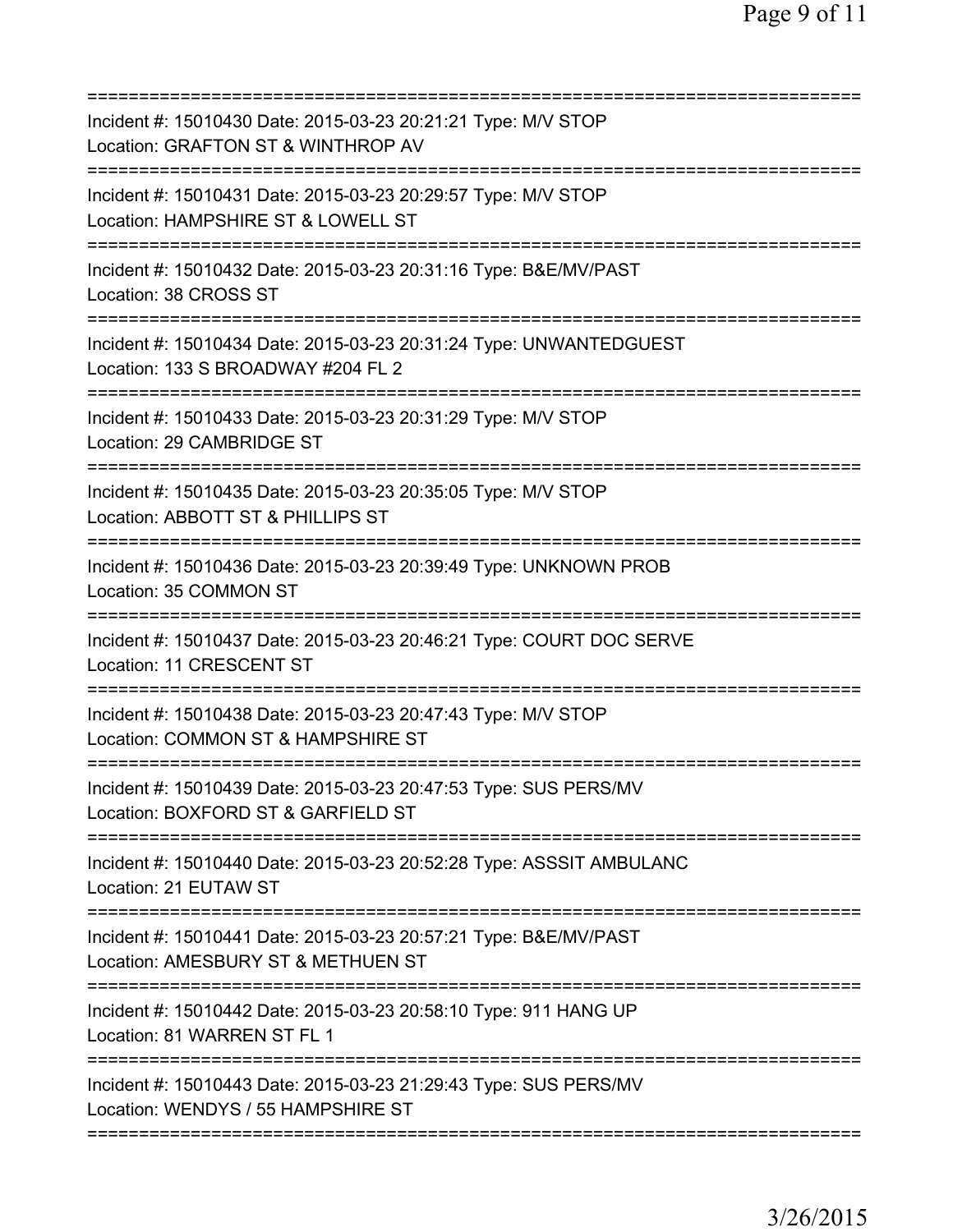| Incident #: 15010444 Date: 2015-03-23 21:38:51 Type: KEEP PEACE<br>Location: 75 TREMONT ST FL 2                                                                         |
|-------------------------------------------------------------------------------------------------------------------------------------------------------------------------|
| Incident #: 15010445 Date: 2015-03-23 22:11:00 Type: M/V STOP<br>Location: HAMPSHIRE ST & LOWELL ST                                                                     |
| Incident #: 15010446 Date: 2015-03-23 22:19:20 Type: M/V STOP<br>Location: 55 HAMPSHIRE ST                                                                              |
| Incident #: 15010447 Date: 2015-03-23 22:40:23 Type: M/V STOP<br>Location: PARKER ST & SPRINGFIELD ST                                                                   |
| Incident #: 15010448 Date: 2015-03-23 22:45:13 Type: M/V STOP<br>Location: 488 ESSEX ST                                                                                 |
| Incident #: 15010449 Date: 2015-03-23 22:45:57 Type: KEEP PEACE<br>Location: 115 WALNUT ST                                                                              |
| Incident #: 15010450 Date: 2015-03-23 22:57:30 Type: M/V STOP<br>Location: 50 PROSPECT ST<br>:===========                                                               |
| Incident #: 15010451 Date: 2015-03-23 23:02:09 Type: M/V STOP<br>Location: PARKER ST & SPRINGFIELD ST                                                                   |
| Incident #: 15010452 Date: 2015-03-23 23:05:13 Type: M/V STOP<br>Location: ONE GENERAL ST                                                                               |
| :=============<br>Incident #: 15010453 Date: 2015-03-23 23:09:24 Type: M/V STOP<br>Location: FALMOUTH ST & S UNION ST                                                   |
| Incident #: 15010454 Date: 2015-03-23 23:15:16 Type: M/V STOP<br>Location: E HAVERHILL ST & HOWARD ST                                                                   |
| =============================<br>================================<br>Incident #: 15010455 Date: 2015-03-23 23:16:25 Type: M/V STOP<br>Location: ANDOVER ST & S UNION ST |
| Incident #: 15010456 Date: 2015-03-23 23:18:48 Type: M/V STOP<br>Location: JAMAICA ST & S UNION ST                                                                      |
| Incident #: 15010457 Date: 2015-03-23 23:26:12 Type: M/V STOP<br>Location: S BROADWAY & S UNION ST EXT                                                                  |
| Incident #: 15010458 Date: 2015-03-23 23:34:46 Type: M/V STOP                                                                                                           |